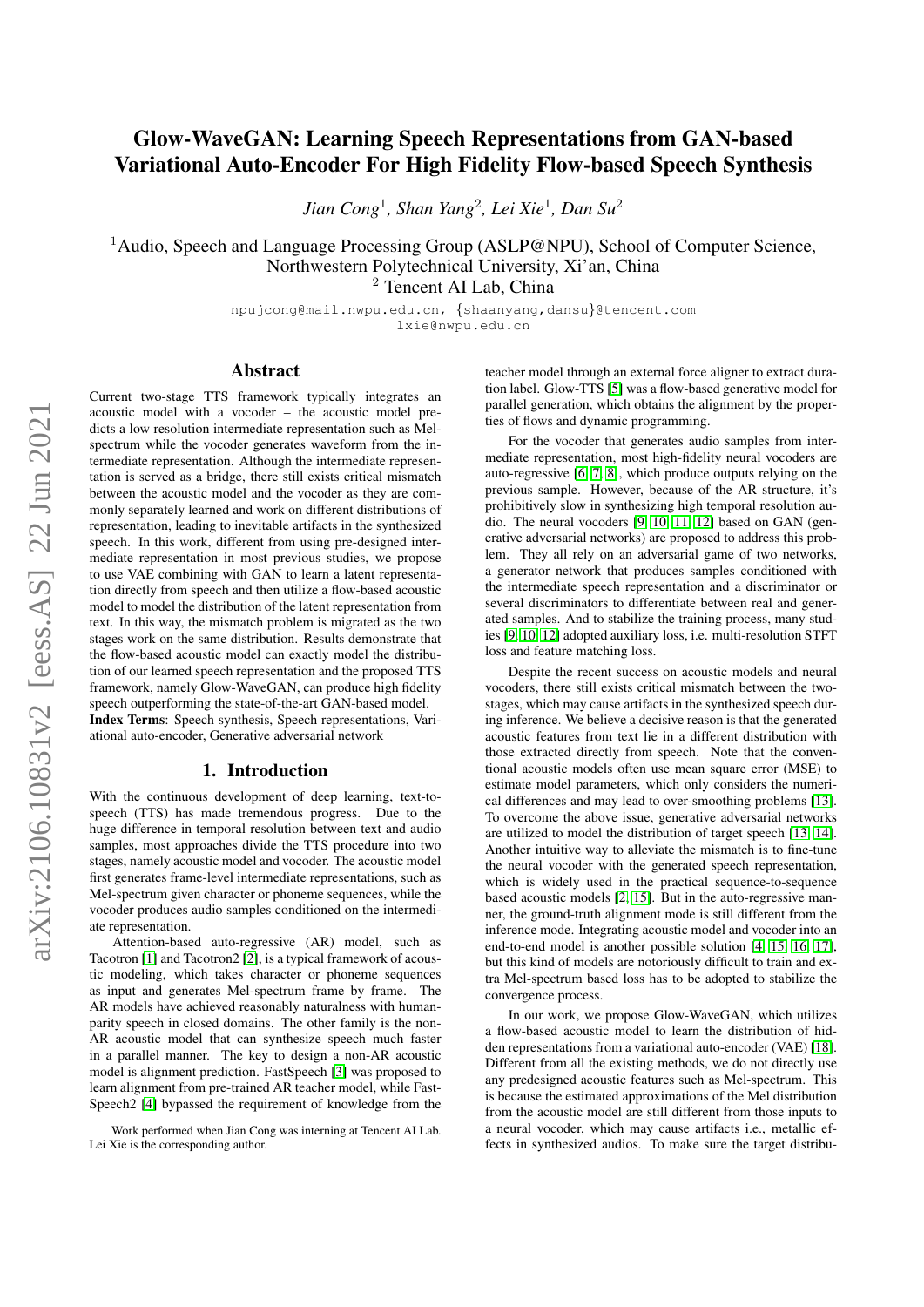tion of the acoustic model is exactly from the modeled distribution from the vocoder, we propose to learn a hidden representation directly from speech through variational auto-encoder (VAE) [\[18\]](#page-4-17), where we further apply the generative adversarial network (GAN) [\[19\]](#page-4-18) on the outputs to improve the quality of reconstructed speech.

Specifically, our proposed Glow-WaveGAN consists of a WaveGAN and a Flow-based acoustic model. The proposed WaveGAN utilizes GAN-based variational auto-encoder to learn speech latent representation. The encoder in VAE acts as an extractor to extract speech representation, while the decoder works as a vocoder to reconstruct waveform from the latent representation. With the extracted latent representation from speech via the well-trained WaveGAN, we then employ a flow-based acoustic model to learn the distribution of the latent representation from text. Experiments show that our proposed approach can produce high-fidelity speech, obviously outperforming the popular GAN-based models in audio quality.

# 2. Proposed method

Fig. [1](#page-1-0) illustrates the proposed Glow-WaveGAN for high-fidelity speech synthesis. The architecture consists of a WaveGAN module and a Glow-TTS [\[5\]](#page-4-4) module. The WaveGAN module is intended to learn latent speech representation by conducting waveform reconstruction, while the Glow-TTS model is designed to map input text to speech representation learned by the WaveGAN module. To learn a robust distribution of the latent speech representation, we utilize a variational auto-encoder (VAE) [\[18\]](#page-4-17) to conduct feature extraction and reconstruction. To improve the quality of reconstructed speech, we further introduce pitch prediction as an auxiliary task with the latent representation as input and then employ the generative adversarial network [\[19\]](#page-4-18) to model the distribution of target speech. Finally, we utilize the flow-based acoustic model to learn the distribution of the latent representation extracted from the encoder of the VAE. In this way, the main idea of our proposed Glow-WaveGAN is to make both the acoustic model and the waveform reconstruction module follow the same distribution, which successfully produces high quality natural speech compared to the state-of-the-art models.

<span id="page-1-0"></span>

Figure 1: *Model architecture of proposed Glow-WaveGAN.*

#### <span id="page-1-2"></span>2.1. VAE for learning representation and reconstruction

To relieve the mismatch between the acoustic model and the vocoder in conventional two-stage speech synthesis, we propose to force the acoustic model to directly learn the distribution of a latent feature from the vocoder. To achieve this goal, we first use VAE to learn speech representation in an unsupervised manner. Conventional VAE typically contains an encoder and a decoder, where the encoder encodes the inputs  $w$  into hidden features  $z$ and the decoder tries to reconstruct  $w$  from  $z$ :

$$
z = Enc(w) \sim q(z|w)
$$
 (1)

$$
\hat{w} = Dec(z) \sim p(w|z)
$$
 (2)

where w means the input waveform.  $q(z|w)$  is the distribution of hidden features, which is utilized to reconstruct waveform  $\hat{w}$ that lies in  $p(w|z)$ .

Conventional VAE usually contains a reconstruction objective  $L_{recon}$  and a prior regularization term as

<span id="page-1-1"></span>
$$
L_{vae} = L_{recon} + D_{KL}(q(z|w)||p(z)),
$$
\n(3)

where  $D_{KL}$  is the Kullback-Leibler divergence and  $p(z)$  is the prior distribution. As for the proposed VAE for speech reconstruction, we adopt multi-resolution STFT loss [\[10,](#page-4-9) [20,](#page-4-19) [21\]](#page-4-20) to measure the distance between natural speech  $w$  and generated speech  $\hat{w}$  in frequency domain. Carrying out the multiple STFT losses with different analysis parameters is proved to be effective to learn the time-frequency characteristics of speech [\[9\]](#page-4-8).

The detailed architecture of the proposed VAE for learning speech representation is shown in Fig. [2.](#page-2-0) The encoder contains a stack of down-sampling convolution layers followed by a residual block to summarize the abstract information in speech. Since it is hard for the acoustic model to learn long-time dependency in sample-level, in the residual block, we adopt the dilated convolutions to increase the receptive field to model the long-range context [\[9\]](#page-4-8). After the encoding process, we treat the produced mean and variance as the statistics of the learned latent distribution  $q(z|w) = \mathcal{N}(Z_\mu, Z_\sigma)$ . The structure of the decoder is mirror symmetry of the encoder, except that we employ a stack of transposed convolution with residual blocks to up-sample the sampled z to speech  $\hat{w}$ .

Since pitch information is important for natural speech synthesis and  $z$  is treated as the target of the acoustic model, we further propose to enhance the latent representation  $z$  with pitch information. To achieve this, we introduce a pitch predictor to predict pitch information from the sampled  $z$  with a frame-level pitch reconstruction objective as:

$$
L_{pitch} = ||f(z) - p||_2 \tag{4}
$$

where p represents the extracted pitch in log-scale,  $f(\cdot)$  is the predictor with two convolution layers followed by a linear output layer. The frame-shift in pitch extraction depends on the total down-sampling factor.

## 2.2. GAN for high-fidelity speech reconstruction

Since speech reconstructed by the above auto-encoder may exist audio artifacts, we further propose to use GAN to improve the quality of the reconstructed speech, in viewing of the recent success of GAN-based vocoders [\[9,](#page-4-8) [10,](#page-4-9) [22\]](#page-4-21). As shown in Fig. [1,](#page-1-0) we treat the above VAE with pitch predictor as the generator of GAN. Hence, the generator firstly encodes the waveform into hidden z, and then produces speech from sampled z of  $q(z|w)$ . The discriminator network is optimized to classify the real samples w and the generated samples  $\hat{w}$ . During synthesis, only the decoder part of the generator is used to reconstruct waveform.

As for the adversarial training, we utilize the least-squares GANs objectives [\[23\]](#page-4-22) to stabilize the training. The GAN losses for generator and discriminator are defined as:

$$
L_{adv,g} = (D(G(w)) - 1)^2
$$
 (5)

$$
L_{adv.d} = (D(w) - 1)^2 + D(G(w))^2 \tag{6}
$$

where G represents both the encoding and decoding parts in the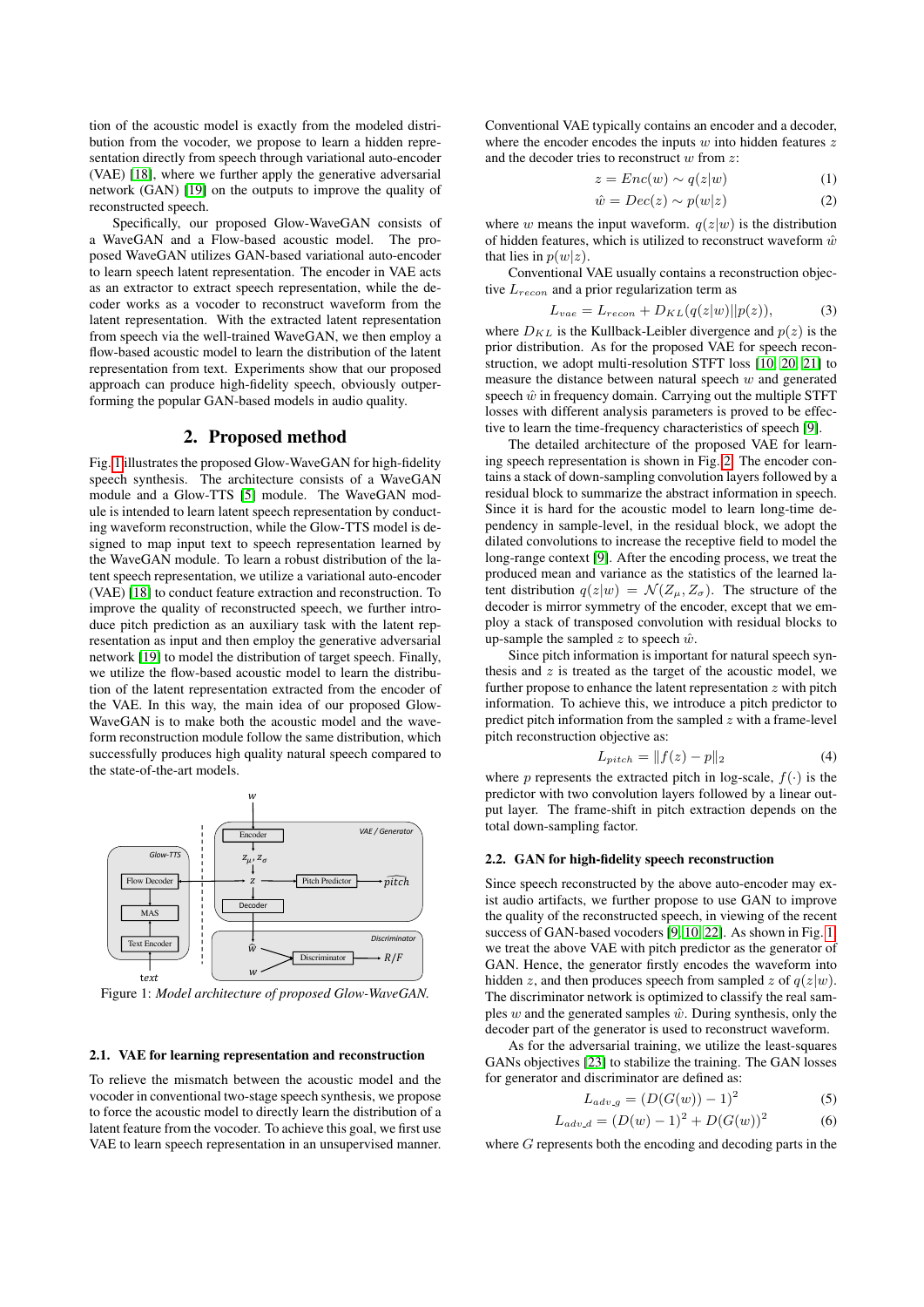<span id="page-2-0"></span>

Figure 2: *Model architecture of proposed auto-encoder for learning hidden features.*

VAE. D denotes multi-resolution spectrum discriminator [\[11\]](#page-4-10) operating on Mel-spectrum with different analysis parameters.

Furthermore, we use the feature matching loss [\[9\]](#page-4-8) as an additional loss to train the generator. The feature matching loss aims to minimize the L1 distance between the feature map extracted from intermediate layers in each discriminator, which is defined as:

<span id="page-2-2"></span>
$$
L_{fm} = \sum_{s} \sum_{i} \frac{1}{N_i} ||D_s^i(w) - D_s^i(G(w))||_1, \qquad (7)
$$

where  $D_s^i(\cdot)$  is the output from the  $i^{th}$  in  $s^{th}$  discriminator, and  $N_i$  denotes the number of units in each layer.

With the above VAE with pitch predictor and the GAN, we optimize the WaveGAN with the full objective

 $L = \lambda_1 L_{kl} + \lambda_2 L_{pitch} + \lambda_3 L_{recons} + \lambda_4 L_{adv.g} + \lambda_5 L_{fm}$  (8) where the  $L_{kl}$  corresponds the Kullback-Leibler divergence in Eq.[\(3\)](#page-1-1) and we empirically set  $\lambda_1=10$ ,  $\lambda_2=1$ ,  $\lambda_3=1$ ,  $\lambda_4=1$ ,  $\lambda$ <sub>5</sub>=20. The discriminator is optimized with adversarial loss  $L_{adv,d}$ . The whole training procedure is summarized in Algorithm [1.](#page-2-1)

Note that the architecture only combining the decoder VAE and the discriminator can be treated as a GAN-based vocoder like  $[9, 22]$  $[9, 22]$  when replacing the speech representation  $Z$  with Mel-spectrum. And we call the combination vocoder *Inner-GAN* for experimental comparison.

#### 2.3. Flow based acoustic model

With the WaveGAN including VAE and GAN, we can obtain an extractor to extract latent representations and a speech reconstructor to synthesize waveform from the representations. Accordingly, acoustic model is designed to model the distribution of the latent represent  $z$ . To achieve this goal, we employ the flow-based acoustic model – Glow-TTS [\[5\]](#page-4-4) to directly maximize the likelihood of  $z$  by applying invertible transformations.

Firstly, we extract the statistics  $Z_{\mu}, Z_{\sigma}$  of the training data. Hence, the Glow-TTS models the conditional distribution of speech representation  $P_Z(z|t)$  by transforming a conditional prior distribution  $P_C(c|t)$  through the flow-based decoder  $f_{dec}$  :  $c \rightarrow z$ , where t denotes the text sequences. As for the prior distribution  $P_C(c|t)$ , we compute its statistics  $C_{\mu} = C_{\mu_{1:M}}$  and  $C_{\sigma} = C_{\sigma_{1:M}}$  from each token in the text  $t = t_{1:M}$ , where M is the sequence length.

#### <span id="page-2-1"></span>Algorithm 1 Training the WaveGAN model

 $\{\Theta_E, \Theta_G, \Theta_D, \Theta_{PN}\}$  ← initial encoder, decoder (generator) discriminator and pitch predictor network parameters repeat

 $W \leftarrow$  random mini-batch audios from data-set  $P \leftarrow$  pitch corresponding to  $W$  ${Z_{\mu}, Z_{\sigma}\}\leftarrow E(W)$  $Z \leftarrow$  sample from  $\mathcal{N}(Z_\mu, Z_\sigma)$  $L_{kl} \leftarrow KL(P_z||\mathcal{N}(0, I))$  $\hat{P} \leftarrow f(Z)$  // predict pitch using pitch predictor  $\hat{W} \leftarrow G(Z)$  $L_{pitch} \leftarrow ||\hat{P} - P||_2$  $L_{recons} \leftarrow \text{multi-resolution STFT loss.}$  $L_{adv,g} \leftarrow (D(\hat{W}) - 1)^2$  $L_{adv\_d} \leftarrow (D(W) - 1)^2 + D(\hat{W})^2$  $L_{fm} \leftarrow$  feature matching loss with Eq. [\(7\)](#page-2-2)  $\frac{1}{\sqrt{2}}$  Update parameters according to gradients.  $\Theta_E \stackrel{+}{\leftarrow} -\nabla_{\Theta_E} (L_{kl} + L_{pitch} + L_{fm} + L_{adv.g} + L_{recons})$  $\Theta_P \stackrel{+}{\leftarrow} -\nabla_{\Theta_P}(L_{pitch})$  $\Theta_G \stackrel{+}{\leftarrow} -\nabla_{\Theta_G}(L_{fm} + L_{adv.g} + L_{recons}))$  $\Theta_D \stackrel{+}{\leftarrow} -\nabla_{\Theta_D}(L_{adv.d})$ until done

We can calculate the log-likelihood of the  $Z$  using change of variables as follows:

$$
\log P_Z(z|t) = \log P_C(c|t) + \log|\det \frac{\partial f_{dec}^{-1}(z)}{\partial_z}| \qquad (9)
$$

where the prior distribution  $P_C$  follows an isotropic multivariate Gaussian distribution.

Since the sequence of target variable  $z$  and the input variable  $t$  are totally different, we need to align these two sequences to compute  $logP_C(c|t)$ . Same as Glow-TTS [\[5\]](#page-4-4), we also use the Monotonic Alignment Search (MAS) to map from z to each c, where  $A(j) = i$  if  $c_j \sim \mathcal{N}(c_j; C_{\mu_i}, C_{\sigma_i})$ . So the loglikelihood of prior distribution is:

$$
log P_C(c|t; \Theta, A) = \sum_{j=1}^{N} log \mathcal{N}(c_j; C_{\mu_{A(j)}}, C_{\sigma_{A(j)}}).
$$
 (10)

where  $N$  is the length of the speech representation  $Z$  from the above WaveGAN. The trainable variables in parameter set Θ and the alignment  $A$  are optimized iteratively [\[5\]](#page-4-4).

With the Glow-TTS, we transform the explicit distribution  $\mathcal{N}(Z_{\mu}, Z_{\sigma})$  from WaveGAN into the prior conditional distribution  $P(c|t)$  during training. At each training step, we sample the target z from  $\mathcal{N}(Z_{\mu}, Z_{\sigma})$  instead of using pre-sampled constant targets. At inference time, the flow-based acoustic model can produce  $\hat{z}$  that follows the distribution  $\mathcal{N}(Z_{\mu}, Z_{\sigma})$  from texts, which is further fed into the decoder part of the WaveGAN to reconstruct high-fidelity synthesized speech.

## 3. Experiments and Results

### 3.1. Basic setups

To evaluate the proposed method, we conduct experiments on two English datasets. For the single speaker setting, we use LJSpeech [\[24\]](#page-4-23), which consists of 13,100 audio clips in 22.5 kHz with a total duration of approximately 24 hours. We randomly reserve 500 samples as test set. For the multi-speaker setting, we use VCTK [\[25\]](#page-4-24) corpus, which consists of approximately 44,200 audio clips uttered by 109 native English speakers with various accents. The total length of the audio clips is approximately 44 hours and the sample rate is 44kHz. We reduce the sample rate to 24kHz and randomly select nine speak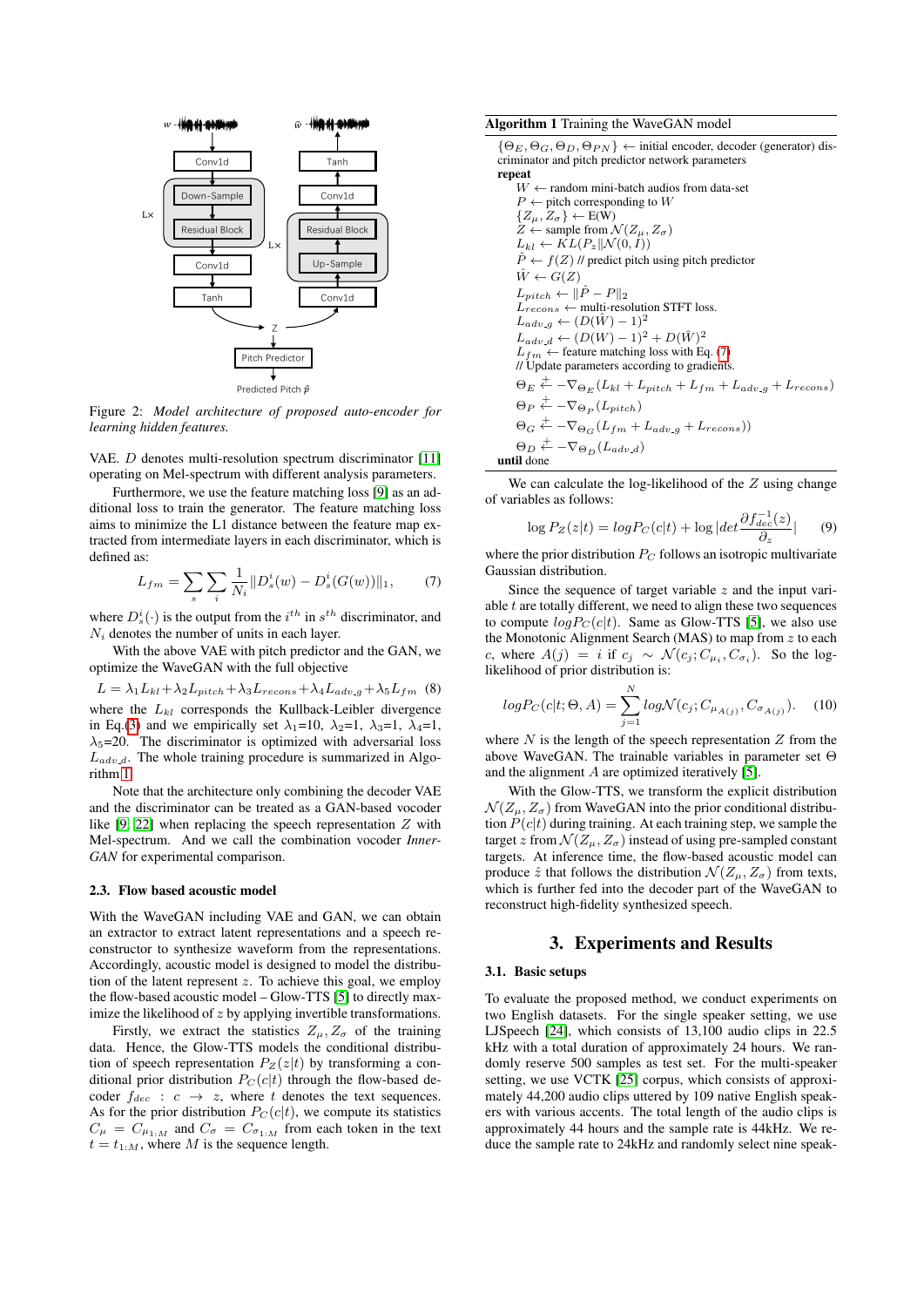ers for testing and exclude all their audio clips from the training set<sup>[1](#page-3-0)</sup>. We evaluate our proposed approach on speech synthesis by training several models on the datasets described above:

- 1) The state of the art GAN-based vocoder *HiFi-GAN* [\[22\]](#page-4-21).
- 2) The *Inner-GAN* vocoder which combines the VAE decoder and the discriminator of our proposed model mentioned in Section [2.1](#page-1-2)
- 3) Our proposed *Glow-WaveGAN*.

We use the publicly available implementation of HiFi-GAN vocoder  $2$ . The same original implementation of Glow-TTS<sup>[3](#page-3-2)</sup> is adopted for all our experiments, and phonemes are chosen as input text tokens. For our proposed Glow-WaveGAN, the encoder down-samples audio to  $\overline{Z}$  by a factor of 256 and the dimension of  $Z$  is 256. The down-sample factors and the corresponding channels are [2,4,4,8] and [128, 128, 256, 512]. The decoder takes  $256$  dimension  $Z$  as input and up-samples  $256$ factors to audio space, while the up-sample factors and channels are [8,4,4,2] and [256, 128, 128, 64]. For the discriminator, we use six different spectrum discriminators.

#### 3.2. Evaluation on text-to-speech

We conduct the opinion score (MOS) tests in terms of naturalness and audio quality on the test set of LJSpeech and VCTK. The MOS scores are listed in Table [1.](#page-3-3) The results show whether reconstruction to waveform (copysyn) or text to speech, the proposed Glow-WaveGAN scores consistently higher than the other models. And the gap between the text to speech and the reconstruction to waveform of the proposed Glow-WaveGAN is only 0.08, which is significantly lower than that of HiFi-GAN (0.6). It implies that the speech representation with exact distribution has learned the true distribution of speech and the learned distribution is easier for the acoustic model to estimate. And the results of Inner-GAN further verifies that the improvement from the proposed Glow-WaveGAN compared with HiFi-GAN is not due to the difference between the model architecture or auxiliary losses. For the comparison between Inner-GAN and HiFi-GAN, the Inner-GAN scores lower than HiFi-GAN. We believe that the gap is because that the HiFi-GAN model adopts the multi-receptive field fusion module and takes more discriminators.

<span id="page-3-3"></span>Table 1: *The MOS results of a multi-speaker TTS on VCTK and single-speaker TTS on LJSpeech. SR stands for speech representation (*Mel *and* Z *are extracted directly from speech, while*  $\hat{M}$ el and  $\hat{Z}$  are predicted from acoustic model).

| Model                 | SR        | <b>VCTK</b> | LI   |
|-----------------------|-----------|-------------|------|
| Ground Truth          |           | 4.5         | 4.6  |
| HiFi-GAN              | Mel       | 3.8         | 3.86 |
| $Glow + HiFi-GAN$     | Mel       | 3.21        | 3.4  |
| Inner-GAN             | Mel       | 3.78        | 3.84 |
| $Glow + Inner-GAN$    | Mel       | 3.20        | 3.35 |
| WaveGAN               | Ζ         | 4.13        | 4.15 |
| Glow-WaveGAN          | Ž         | 4.05        | 4.09 |
| Glow-WaveGAN          | $\hat{Z}$ | 3.87        | 3.93 |
| (w/o pitch predictor) |           |             |      |

<span id="page-3-0"></span><sup>1</sup>Samples can be found at [https://syang1993.github.io/](https://syang1993.github.io/glow_wavegan) [glow\\_wavegan](https://syang1993.github.io/glow_wavegan)

<span id="page-3-4"></span>

Figure 3: *The pitch loss of our proposed model at the training procedure.*

The ablation without pitch prediction achieved substantially worse MOS, demonstrating the importance of adding pitch supervision in learning the speech representation Z. To further examine the effectiveness of the pitch predictor, we use the speech representation  $Z$  without pitch supervision to predict pitch. Specifically, we train Glow-WaveGAN and apply stop gradient operator to the input of the pitch predictor. The pitch loss curve is shown in Fig. [3.](#page-3-4) We can see that the pitch loss of the model with stop gradient even does not get converge, which demonstrates that there is no exact pitch information in the speech representation  $Z$  if we do not utilize the pitch predictor. As a result, the listeners point out many jitters in the speech synthesized by Glow-WaveGAN without the pitch predictor.

#### 3.3. Generalization to unseen speakers

To measure the generalization ability of our model to unseen speakers, we use 100 randomly selected utterances from nine unseen speakers in the VCTK for MOS test. Note that for training of vocoder and WaveGAN, the utterances of unseen speakers are totally excluded from the training set, but for the training of Glow-TTS, only the test set for MOS test is excluded.

The results are shown in Table [2.](#page-3-5) We can see that our proposed model scores better than other models, and the score is even close to that of seen speakers, indicating that the proposed model generalizes well to unseen speakers. For the HiFi-GAN and Inner-GAN, due to the mismatch between the predicted and the ground truth Mel-spectrum, listeners can tell more artifacts like metallic sounds from the synthesized samples.

| Model              | <b>SR</b>   | <b>MOS</b> |
|--------------------|-------------|------------|
| Ground Truth       |             | 4.5        |
| HiFi-GAN           | Mel         | 3.76       |
| $Glow + HiFi-GAN$  | $\hat{Mel}$ | 3.14       |
| $Inner-GAN$        | Mel         | 3.70       |
| $Glow + Inner-GAN$ | $\hat{Mel}$ | 3.12       |
| WaveGAN            | Ζ           | 4.08       |
| Glow-WaveGAN       | Z           | 4.0        |

<span id="page-3-5"></span>Table 2: *The MOS results for the unseen speaker in VCTK.*

## 4. Conclusions

In this work, we introduce Glow-WaveGAN, which can synthesize high fidelity speech from text, without using Mel-spectrum as the intermediate representation. Specifically, we propose WaveGAN which combines VAE and GAN to extract a latent speech representation by encoder and the representation can be reconstructed back to waveform by decoder. And to model the distribution of latent representation, we utilize Glow-TTS to estimate the distribution from text. Through this way, we migrate the problematic data distribution mismatch between acoustic model and vocoder in a typical two-stage TTS system. Results show that our proposed model outperforms the state-of-the-art GAN-based text-to-speech framework in audio quality.

<span id="page-3-1"></span><sup>2</sup><https://github.com/jik876/HiFi-GAN>

<span id="page-3-2"></span><sup>3</sup><https://github.com/jaywalnut310/glow-tts>